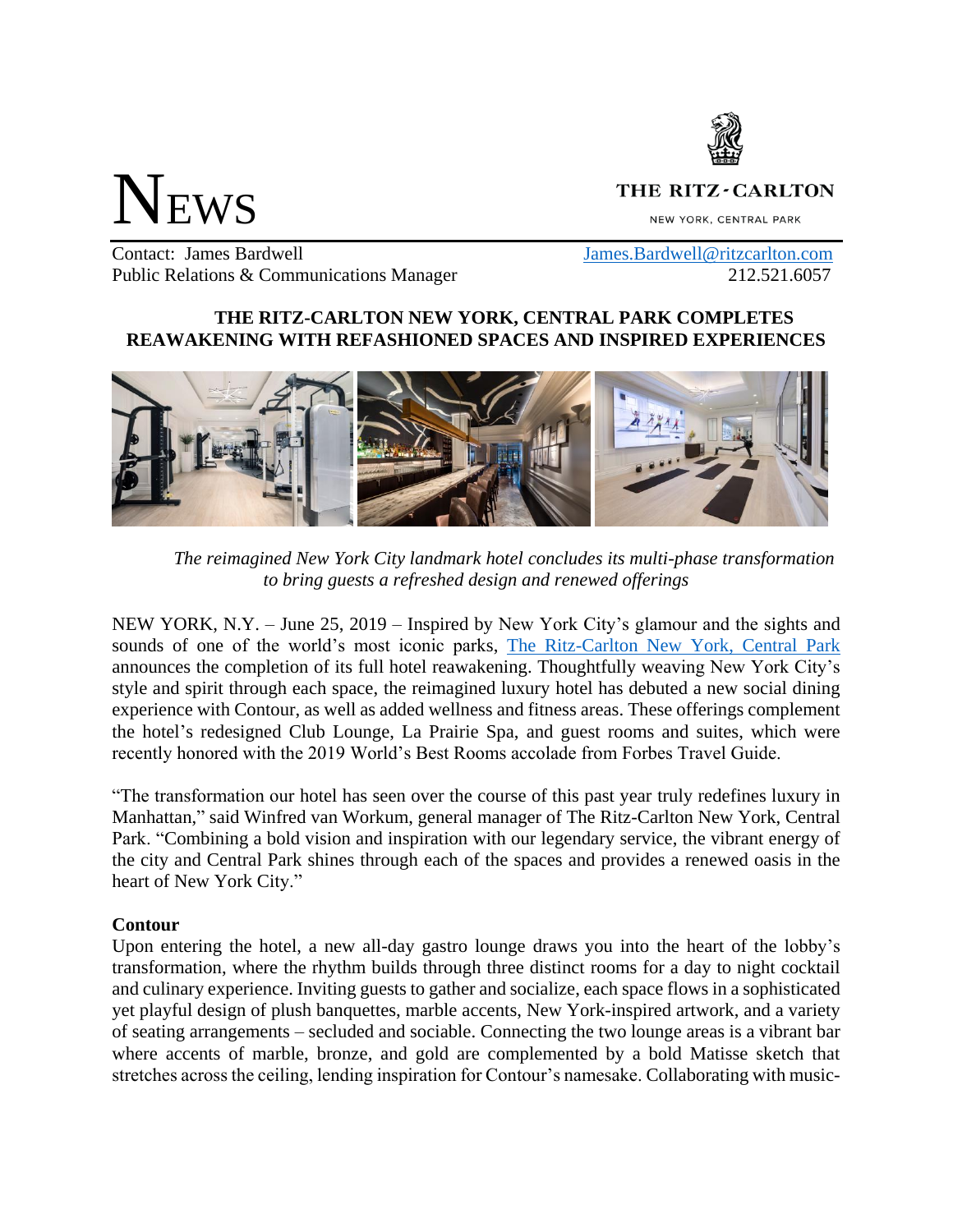curating firm Sonodea™, the ambiance is set with an expertly selected playlist to take the space from day to night, with the beats increasing as time progresses.

An emphasis is placed on the artisanal beverage experience at this New York City lounge with impressive handcrafted classic cocktails and seasonal infusions. Striking presentations provide a moment of wonder including the shareable Honey Ginger Infusion, aged for up to seven days in honeycomb, grapefruit, and ginger. The menu concept focusing on "For Us" and "For Me" plates encourages guests to share and mingle within the lounge. Along with its all-day menu, Contour offers breakfast daily in a comfortable setting for a quick meal to start the day, or a stylish atmosphere for a morning meeting.

#### **Fitness Center & Movement Studio**

The mezzanine level of The Ritz-Carlton New York, Central Park has been reconcepted to deliver guests a bespoke health and wellness experience. The Fitness Center features brand new, state-ofthe-art Technogym® equipment and weights within a bright and inviting space designed to create the ambiance of being in one's own private gym. The Fitness Center is complemented by an innovative Movement Studio, featuring virtual fitness classes by FitnessOnDemand™, which delivers consistent, high-quality media and programming through a variety of channels for individual or small group workouts. Scheduled virtual group classes are offered throughout the week, while outside of these times, all classes are available. Additional amenities enhancing guest's wellness routines include Peloton bikes, a Concept2 Rower, and full-length ballet bar. Along with this new design, guests will find distinct amenities such as a hydration station with still and sparkling water on tap with the ability to add all-natural wellness flavor drops.

#### **Guest Experiences**

In addition to the exciting design transformations, new moments have been created through the reawakening that are aimed at immersing guests in the essence of New York City life. Uniting the hotel's most elegant offerings, The Ritz-Carlton New York, Central Park invites guests for a night of unparalleled luxury with its **[\\$50,000 Nightcap Package.](http://www.ritzcarlton.com/en/hotels/new-york/central-park/offers/nightcap)** Guest will conclude an evening in the heart of Manhattan with an expertly crafted nightcap at Contour, served in a set of engraved keepsake crystal glasses in collaboration with Lalique. When it comes time to retire for the evening, key cards are made for The Royal Suite, one of the hotel's most chic and expansive new suites, where a set of Slip silk eye masks are waiting to aid in a perfect night's sleep. Before shuteye, guests will experience La Prairie Spa without having to leave the comforts of the suite with its exclusive Nighttime Rejuvenation treatment that utilizes the brand's Platinum Rare collection, while two therapists work together to provide a replenishing facial and hand and foot massages.

The Ritz-Carlton New York, Central Park will be continuing to implement exciting new partnerships and guest programming throughout the year weaving in the hotel's reawakening.

For more information on The Ritz-Carlton New York, Central Park, visit [www.ritzcarlton.com/centralpark.](http://www.ritzcarlton.com/centralpark)